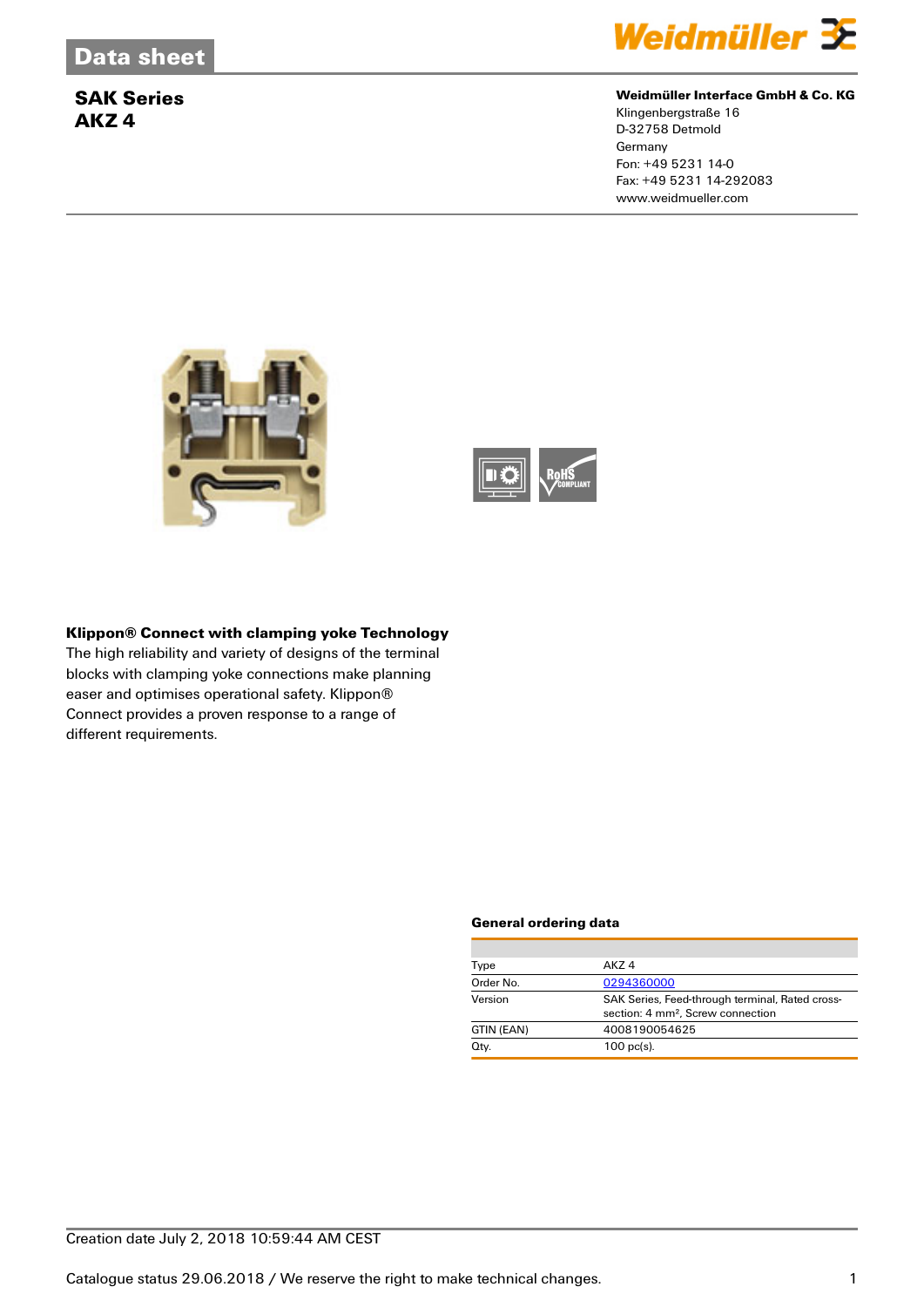# **Technical data**



### **Weidmüller Interface GmbH & Co. KG**

Klingenbergstraße 16 D-32758 Detmold Germany Fon: +49 5231 14-0 Fax: +49 5231 14-292083

| <b>Dimensions and weights</b>    |                                                                                                                    |                                                             |                    |
|----------------------------------|--------------------------------------------------------------------------------------------------------------------|-------------------------------------------------------------|--------------------|
|                                  |                                                                                                                    |                                                             | $0.24$ inch        |
| Width                            | $6.1 \text{ mm}$<br>$27 \text{ mm}$                                                                                | Width (inches)                                              | 1.063 inch         |
| Height                           | 29 mm                                                                                                              | Height (inches)                                             | 1.142 inch         |
| Depth                            |                                                                                                                    | Depth (inches)                                              |                    |
| Depth including DIN rail         | 30.5 mm                                                                                                            | Weight                                                      | 5.93g              |
| Net weight                       | 5.409 g                                                                                                            |                                                             |                    |
| <b>Temperatures</b>              |                                                                                                                    |                                                             |                    |
| Continuous operating temp., min. | $-50 °C$                                                                                                           | Continuous operating temp., max.                            | 100 °C             |
|                                  |                                                                                                                    |                                                             |                    |
| <b>Material data</b>             |                                                                                                                    |                                                             |                    |
| Material                         | PA 66                                                                                                              | Colour                                                      | beige / yellow     |
| UL 94 flammability rating        | $V-2$                                                                                                              |                                                             |                    |
| <b>Rating data IECEx/ATEX</b>    |                                                                                                                    |                                                             |                    |
|                                  |                                                                                                                    |                                                             |                    |
| Certificate No. (ATEX)           | SIRA02ATEX3001U                                                                                                    | Certificate No. (IECEX)                                     | IECEXSIR05.0038U   |
| Max. voltage (ATEX)              | 275 V                                                                                                              | Current (ATEX)                                              | 28 A               |
| Wire cross section max. (ATEX)   | $4 \text{ mm}^2$                                                                                                   | Max. voltage (IECEX)                                        | 275V               |
| Current (IECEX)                  | 28 A                                                                                                               | Wire cross section max. (IECEX)                             | $4 \, \text{mm}^2$ |
| Operating temperature range      | For operating temperature<br>range see EC Design<br>Test Certificate / IEC Ex-<br><b>Certificate of Conformity</b> | Marking EN 60079-7<br>Ex e II                               |                    |
| Ex 2014/34/EU label              | II 2 G D                                                                                                           |                                                             |                    |
| <b>System specifications</b>     |                                                                                                                    |                                                             |                    |
|                                  |                                                                                                                    |                                                             |                    |
| Version                          | Screw connection,<br>for screwable cross-<br>connection, One end                                                   | Tightening torque (clamping screw for<br>copper conductors) |                    |
|                                  | without connector                                                                                                  |                                                             | $0.60.8$ Nm        |
| End cover plate required         | Yes                                                                                                                | Number of potentials                                        | 1                  |
| Number of levels                 | 1                                                                                                                  | $\overline{2}$<br>No. of clamping points per level          |                    |
| Number of potentials per tier    | $\mathbf{1}$                                                                                                       | No<br>Levels cross-connected internally                     |                    |
| PE connection                    | No                                                                                                                 | <b>TS 15</b><br>Mounting rail                               |                    |
| N-function                       | No                                                                                                                 | PE function                                                 | No                 |
| <b>PEN</b> function              | No                                                                                                                 |                                                             |                    |
| <b>Additional technical data</b> |                                                                                                                    |                                                             |                    |
| Explosion-tested version         |                                                                                                                    |                                                             |                    |
| Open sides                       | Yes<br>right                                                                                                       | Number of similar terminals<br>Type of mounting             | 1<br>Snap-on       |
|                                  |                                                                                                                    |                                                             |                    |
| <b>CSA rating data</b>           |                                                                                                                    |                                                             |                    |
| Certificate No. (CSA)            | 154685-1372355                                                                                                     | Current size C (CSA)                                        | 10 A               |
| Voltage size C (CSA)             | 300V                                                                                                               | Wire cross section max. (CSA)                               | 12 AWG             |
| Wire cross section min. (CSA)    | 24 AWG                                                                                                             |                                                             |                    |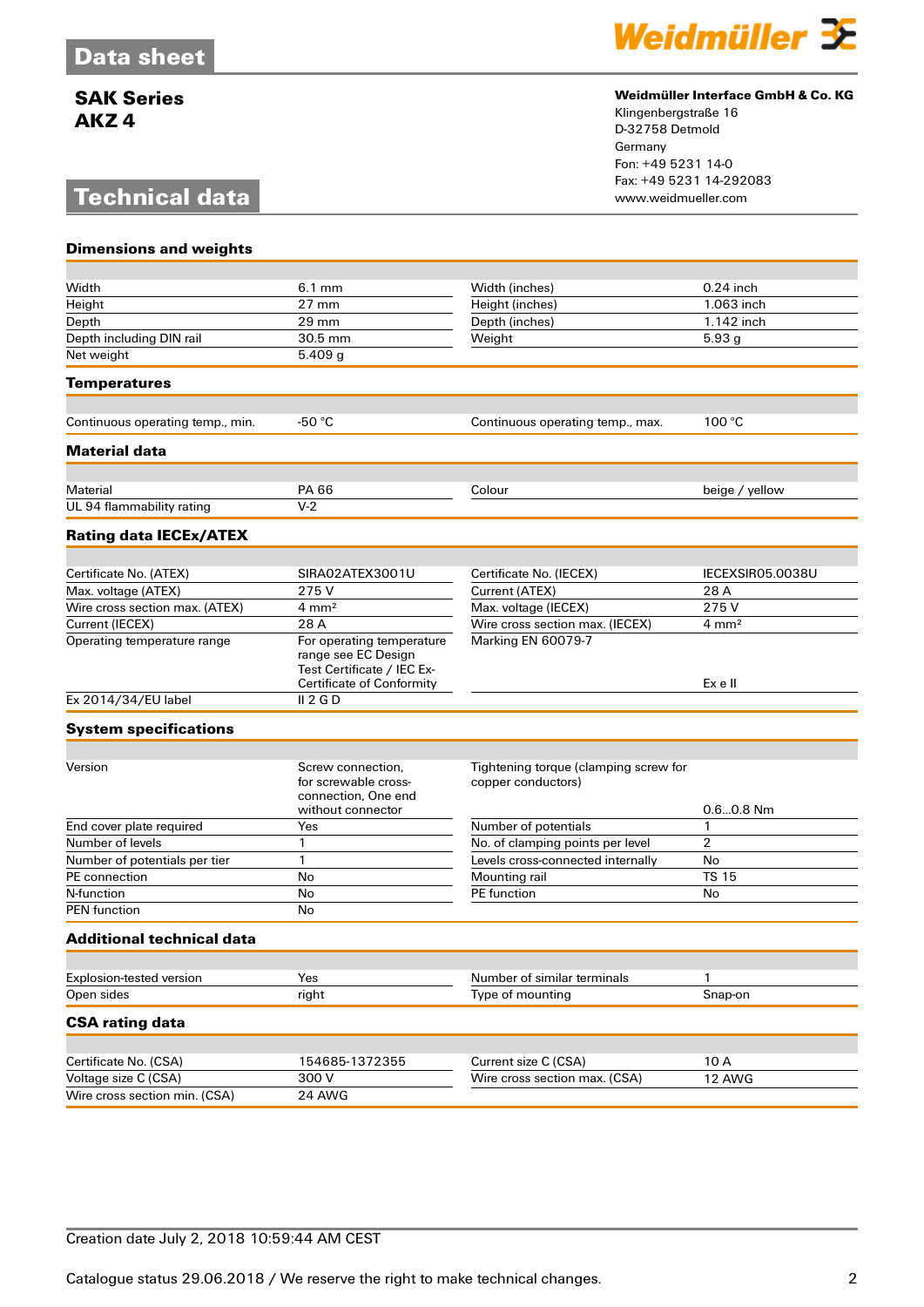# **Technical data**

**Conductors for clamping (rated connection)**



#### **Weidmüller Interface GmbH & Co. KG**

Klingenbergstraße 16 D-32758 Detmold Germany Fon: +49 5231 14-0 Fax: +49 5231 14-292083

| <b>Blade size</b>                                                            | $0.6 \times 3.5$ mm   | Clamping range, max.                                    | $6 \text{ mm}^2$      |
|------------------------------------------------------------------------------|-----------------------|---------------------------------------------------------|-----------------------|
| Clamping range, min.                                                         | $0.13 \text{ mm}^2$   | Clamping screw                                          | M <sub>3</sub>        |
| Connection cross-section, stranded,                                          |                       | Connection cross-section, stranded, min.                |                       |
| max.                                                                         | $4 \text{ mm}^2$      |                                                         | $1.5 \text{ mm}^2$    |
| Connection direction                                                         | on side               | Gauge to IEC 60947-1                                    | A3                    |
| Number of connections                                                        | 2                     | Stripping length                                        | 8 mm                  |
| Tightening torque, max.                                                      | $0.8$ Nm              | Tightening torque, min.                                 | $0.6$ Nm              |
| Torque level with DMS electric                                               |                       | Twin wire-end ferrules, max.                            |                       |
| screwdriver                                                                  | 2                     |                                                         | $1.5 \text{ mm}^2$    |
| Twin wire-end ferrules, min.                                                 | $0.5$ mm <sup>2</sup> | Type of connection                                      | Screw connection      |
| Wire connection cross section AWG,                                           |                       | Wire connection cross section AWG.                      |                       |
| max.                                                                         | <b>AWG 12</b>         | min.                                                    | <b>AWG 24</b>         |
| Wire connection cross section, finely                                        |                       | Wire connection cross-section, finely                   |                       |
| stranded, max.                                                               |                       | stranded with wire-end ferrules DIN                     |                       |
|                                                                              | $4 \text{ mm}^2$      | 46228/1, max.                                           | $2.5$ mm <sup>2</sup> |
| Wire connection cross-section, finely                                        |                       | Wire connection cross-section, finely                   |                       |
| stranded with wire-end ferrules DIN                                          | $0.5$ mm <sup>2</sup> | stranded with wire-end ferrules DIN                     | $2.5$ mm <sup>2</sup> |
| 46228/1, min.                                                                |                       | 46228/4, max.                                           |                       |
| Wire connection cross-section, finely<br>stranded with wire-end ferrules DIN |                       | Wire connection cross-section, finely<br>stranded, min. |                       |
| 46228/4, min.                                                                | $0.5$ mm <sup>2</sup> |                                                         | $0.5$ mm <sup>2</sup> |
| Wire connection cross-section, solid                                         |                       | Wire connection cross-section, solid                    |                       |
| core, max.                                                                   | $6 \text{ mm}^2$      | core, min.                                              | $0.5$ mm <sup>2</sup> |
|                                                                              |                       |                                                         |                       |

#### **Dimensions**

TS 15 offset 13.5 mm

#### **Rating data**

| Rated cross-section             | $4 \text{ mm}^2$ | Rated voltage                      | 400 V     |
|---------------------------------|------------------|------------------------------------|-----------|
| Rated current                   | 32 A             | Current at maximum wires           | 41 A      |
| <b>Standards</b>                |                  | Volume resistance according to IEC |           |
|                                 | IEC 60947-7-1    | 60947-7-x                          | $m\Omega$ |
| Rated impulse withstand voltage | 6 kV             | Pollution severity                 |           |

#### **UL rating data**

| Certificate No. (UR)                           | E60693 | Conductor size Factory wiring max. (UR) 12 AWG |        |
|------------------------------------------------|--------|------------------------------------------------|--------|
| Conductor size Factory wiring min. (UR) 26 AWG |        | Conductor size Field wiring max. (UR)          | 12 AWG |
| Conductor size Field wiring min. (UR)          | 22 AWG | Current size C (UR)                            | 27 A   |
| Voltage size C (UR)                            | 300 V  |                                                |        |

#### **Classifications**

| ETIM 3.0      | EC001283      | ETIM 4.0   | EC000897    |
|---------------|---------------|------------|-------------|
| ETIM 5.0      | EC000897      | ETIM 6.0   | EC000897    |
| <b>UNSPSC</b> | $30-21-18-11$ | eClass 5.1 | 27-14-11-20 |
| eClass 6.2    | 27-14-11-20   | eClass 7.1 | 27-14-11-20 |
| eClass 8.1    | 27-14-11-20   | eClass 9.0 | 27-14-11-20 |
| eClass 9.1    | 27-14-11-20   |            |             |

#### **Product information**

| Descriptive text ordering data | AKZ 4 order No. 0294360000 and 0294380000 made of PA with flammability rating acc. to UL 94/V-2 |
|--------------------------------|-------------------------------------------------------------------------------------------------|
| Descriptive text accessories   | Cross-connections, see section "W series accessories".                                          |

### Creation date July 2, 2018 10:59:44 AM CEST